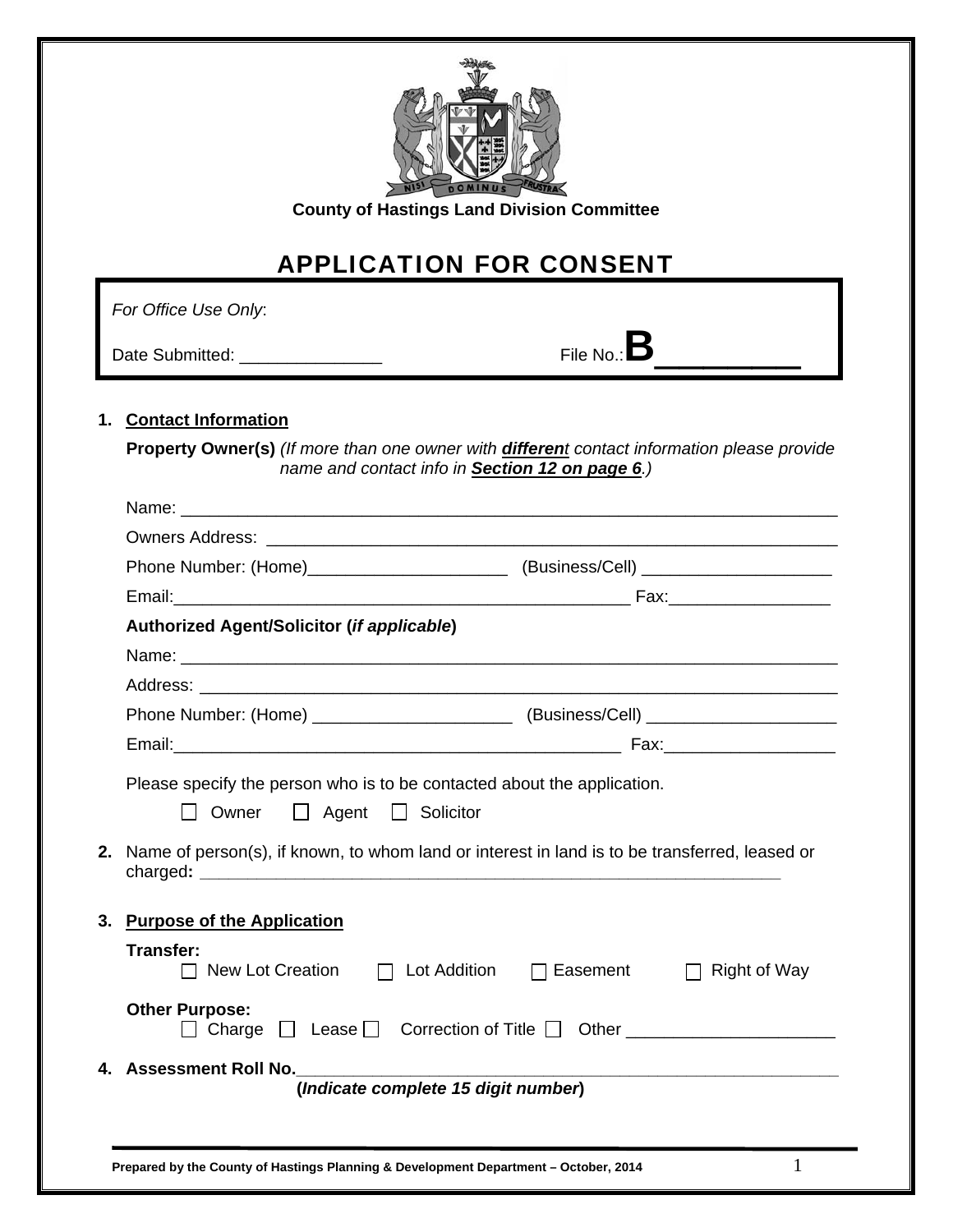# **5. Location of Subject Lands**

|  | Registered Plan No. _____________________ Lot/Block ____________________________ |  |
|--|----------------------------------------------------------------------------------|--|
|  |                                                                                  |  |
|  |                                                                                  |  |
|  |                                                                                  |  |
|  | Do you own any adjoining lands? If so, please explain: _________________________ |  |

# **6. Description of Proposal:**

a)

|                                                          | <b>SEVERED</b><br><b>LAND</b> | <b>RETAINED</b><br><b>LAND</b> | <b>BENEFITING</b><br><b>LAND</b><br>(if applicable) |
|----------------------------------------------------------|-------------------------------|--------------------------------|-----------------------------------------------------|
| Frontage (m)                                             |                               |                                |                                                     |
| Depth (m)                                                |                               |                                |                                                     |
| Area (ac./ $m^2$ )                                       |                               |                                |                                                     |
| <b>Existing Use</b>                                      |                               |                                |                                                     |
| Proposed Use                                             |                               |                                |                                                     |
| No. of Existing<br><b>Buildings/Structures</b>           |                               |                                |                                                     |
| No. of Proposed<br><b>Buildings/Structures</b>           |                               |                                |                                                     |
| Dimensions of<br>Existing<br><b>Buildings/Structures</b> |                               |                                |                                                     |
| Dimensions of<br>Proposed<br><b>Buildings/Structures</b> |                               |                                |                                                     |
| b) Type of Sewage Disposal:                              |                               |                                |                                                     |
| Private/Individual<br>Other:___________                  | $\Box$ Public/Municipal       |                                | Communal                                            |
| c) Type of Water Supply:                                 |                               |                                |                                                     |
| Private/Individual<br>Other:                             | Public/Municipal              |                                | Communal                                            |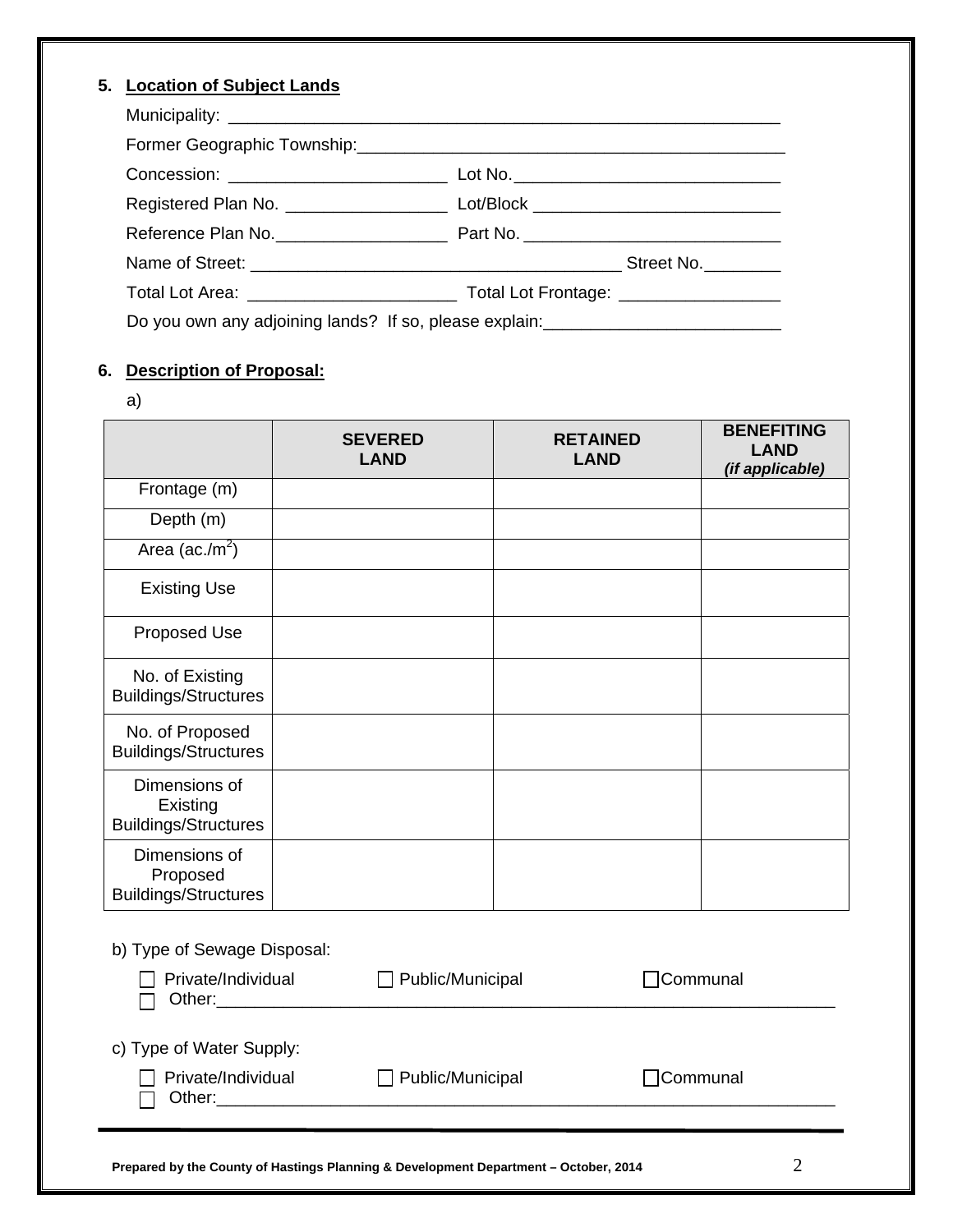| d) Type of Stormwater Drainage proposed: |                                                                                                                                                                                            |  |  |  |
|------------------------------------------|--------------------------------------------------------------------------------------------------------------------------------------------------------------------------------------------|--|--|--|
|                                          | Road side ditches<br><b>Sewers</b><br>Swales<br>Other:                                                                                                                                     |  |  |  |
| e)                                       | Type of access proposed:                                                                                                                                                                   |  |  |  |
|                                          | Provincial Highway □ Municipal Road (Maintained Year Round)<br><b>Water Access</b><br>$\mathbf{1}$<br>Private (Right of Way) [ Municipal Road (Seasonal)<br>Other:                         |  |  |  |
| f)                                       | If only water access is proposed, below (or on a separate page) please describe the parking<br>and docking facilities to be used and the approximate distance of these facilities from the |  |  |  |

and docking facilities to be used and the approximate distance of these facilities from the subject lands to the nearest public road access: \_\_\_\_\_\_\_\_\_\_\_\_\_\_\_\_\_\_\_\_\_\_\_\_\_\_\_\_\_\_\_\_\_\_\_\_\_\_\_\_\_\_\_\_\_\_\_\_\_\_\_\_\_\_\_\_\_\_\_\_\_\_\_\_\_\_\_\_\_\_\_\_\_

\_\_\_\_\_\_\_\_\_\_\_\_\_\_\_\_\_\_\_\_\_\_\_\_\_\_\_\_\_\_\_\_\_\_\_\_\_\_\_\_\_\_\_\_\_\_\_\_\_\_\_\_\_\_\_\_\_\_\_\_\_\_\_\_\_\_\_\_\_\_\_\_\_

# **7. Land Uses/Features:**

a) Are any of the following uses or features on the subject lands and/or within 500 metres of the subject lands: *(Please indicate if it applies with a "Yes" and an "N/A" if it does not. Any features indicated with a "Yes" please identify on your sketch.)*

| <b>USE OR FEATURE</b>                                                                                                                                                  | <b>ON THE</b><br><b>SUBJECT</b><br><b>LANDS</b> | <b>WITHIN</b><br>500<br><b>METRES</b> |
|------------------------------------------------------------------------------------------------------------------------------------------------------------------------|-------------------------------------------------|---------------------------------------|
| An agricultural operation (any livestock facility, occupied or vacant,<br>including manure storage) If yes, please fill in information on page 9<br>for each operation |                                                 |                                       |
| A landfill (active or non-operating)                                                                                                                                   |                                                 |                                       |
| A sewage treatment plant or waste stabilization pond                                                                                                                   |                                                 |                                       |
| A Municipal or Federal Airport (including an aerodrome)                                                                                                                |                                                 |                                       |
| An active mine site or aggregate operation (within 1000 m) (specify<br>mine site or aggregate operations)                                                              |                                                 |                                       |
| A rehabilitated or abandoned mine site or mine hazards                                                                                                                 |                                                 |                                       |
| Any industrial use                                                                                                                                                     |                                                 |                                       |
| Provincial Park or Crown Lands                                                                                                                                         |                                                 |                                       |
| An active or abandoned rail line and/or trail                                                                                                                          |                                                 |                                       |
| A natural gas or petroleum pipeline                                                                                                                                    |                                                 |                                       |
| A floodplain                                                                                                                                                           |                                                 |                                       |
| Significant wildlife habitat and/or significant habitat of Species at Risk<br>(including but not limited to endangered and threatened species)                         |                                                 |                                       |
| Fish habitat                                                                                                                                                           |                                                 |                                       |
| A contaminated site                                                                                                                                                    |                                                 |                                       |
| Utility Corridor, electricity generating station, transformer (etc.)                                                                                                   |                                                 |                                       |
| A Wellhead Protection Area (WHPA) or Intake Protection Zone (IPZ)                                                                                                      |                                                 |                                       |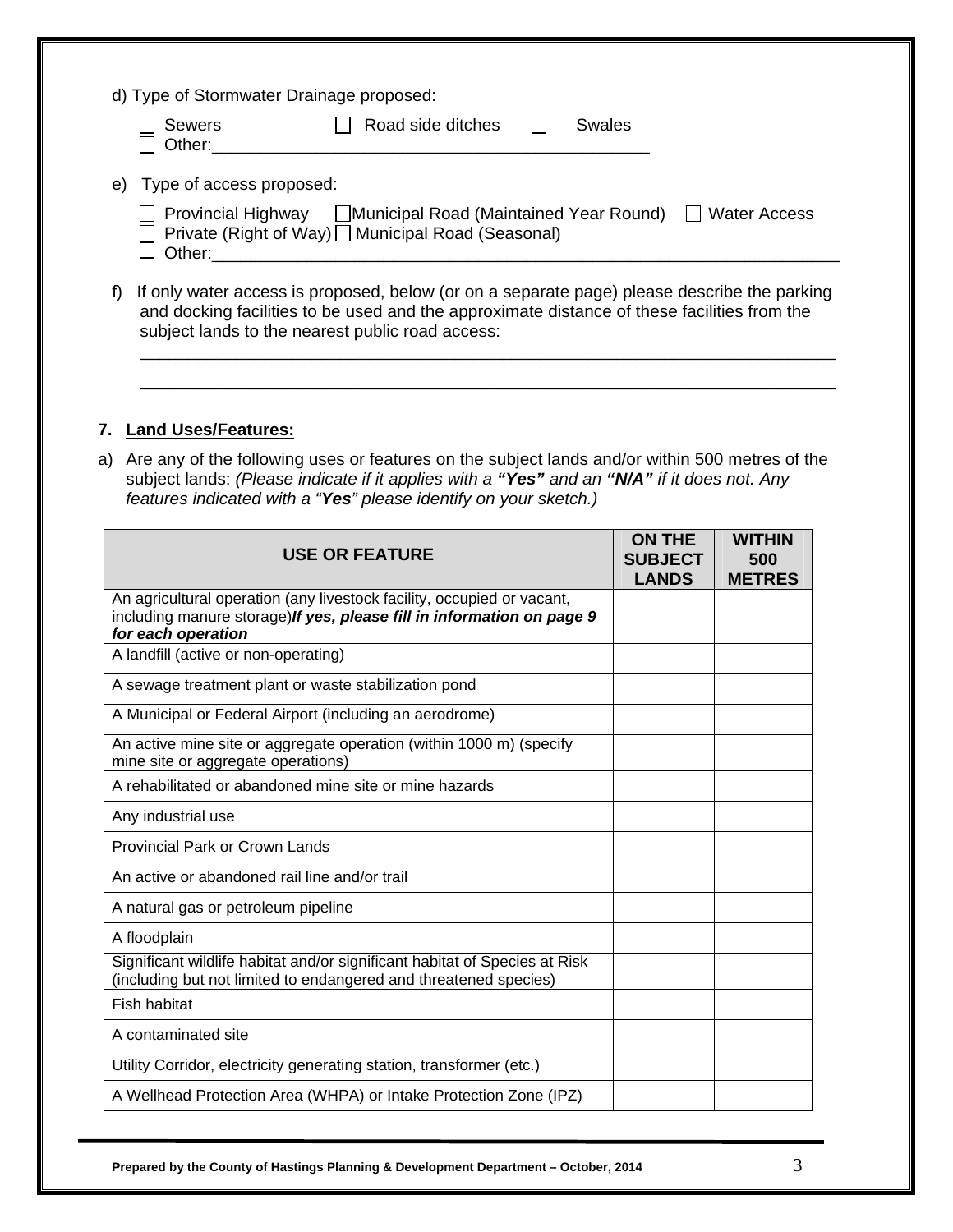|    | b) | Is there a Provincially Significant Wetland (Class 1, 2 or 3) on or within 120 metres of the<br>subject lands?                                                                                                                                              |
|----|----|-------------------------------------------------------------------------------------------------------------------------------------------------------------------------------------------------------------------------------------------------------------|
|    | c) | <b>No</b><br><b>Yes</b><br>Do the subject lands contain any known cultural heritage, archaeological resources<br>and/or areas of archaeological potential?<br><b>Unknown</b><br><b>Yes</b><br>No                                                            |
|    | d) | If Yes to 7c), does the application propose to develop lands within the subject lands that<br>contain known cultural heritage, archaeological resources and/or areas of archaeological<br>potential?<br><b>Yes</b><br><b>No</b><br><b>Unknown</b>           |
|    |    | ***If Yes to 7c) and/or 7d), please contact the Ministry of Citizenship and Culture,<br>to determine the need for any additional information or reports***                                                                                                  |
|    |    | 8. Former Land Use on Subject Lands and Adjacent Lands                                                                                                                                                                                                      |
|    | a) | Has there been an Industrial Use, Commercial Use or an Orchard, on the subject lands<br>or adjacent lands?                                                                                                                                                  |
|    |    | <b>Unknown</b><br><b>Yes</b><br>No                                                                                                                                                                                                                          |
|    | b) |                                                                                                                                                                                                                                                             |
|    | c) | Has the grading of the subject lands been changed by adding/removing earth or other<br>material(s)?                                                                                                                                                         |
|    |    | <b>Unknown</b><br><b>Yes</b><br>No                                                                                                                                                                                                                          |
|    | d) | Has a gas station been located on the subject lands or adjacent lands at any time?<br><b>Unknown</b><br><b>Yes</b><br>No                                                                                                                                    |
|    | e) | Has there been petroleum or other fuel stored on the subject land or adjacent lands?<br><b>Yes</b><br><b>No</b><br><b>Unknown</b>                                                                                                                           |
|    | f) | Is there any reason to believe the subject lands may have been contaminated by former<br>uses on the site or adjacent lands?                                                                                                                                |
|    |    | $\Box$ Yes $\Box$ No<br>Unknown                                                                                                                                                                                                                             |
|    | g) | If yes to any of 8 a) to f), has an Environmental Site Assessment (ESA) been<br>conducted under the Environmental Assessment Act or has a Record of Site Condition<br>(RSC) been filed?                                                                     |
|    |    | <b>Unknown</b><br><b>Yes</b><br><b>No</b>                                                                                                                                                                                                                   |
| 9. |    | <b>Previous Planning Applications</b>                                                                                                                                                                                                                       |
|    | a) | Have the subject lands ever been the subject of an application for approval of a<br>Minister's Zoning Order, Official Plan Amendment, Zoning By-law Amendment, Plan of<br>Subdivision. Site Plan Control, Consent or Minor Variance under the Planning Act? |
|    |    | <b>Unknown</b><br><b>Yes</b><br>No                                                                                                                                                                                                                          |
|    | b) | If yes to question 9 a), and known, provide the application file number, the status and<br>decision made on this application<br><u> 2001 - Jan James James Jan James James Jan James James Jan James James Jan Jan Jan Jan Jan Jan Jan Jan Jan Ja</u>       |
|    | C) | Is this a resubmission of an application previously made under Planning Act?<br><b>Yes</b><br>No                                                                                                                                                            |
|    |    | 4<br>Prepared by the County of Hastings Planning & Development Department - October, 2014                                                                                                                                                                   |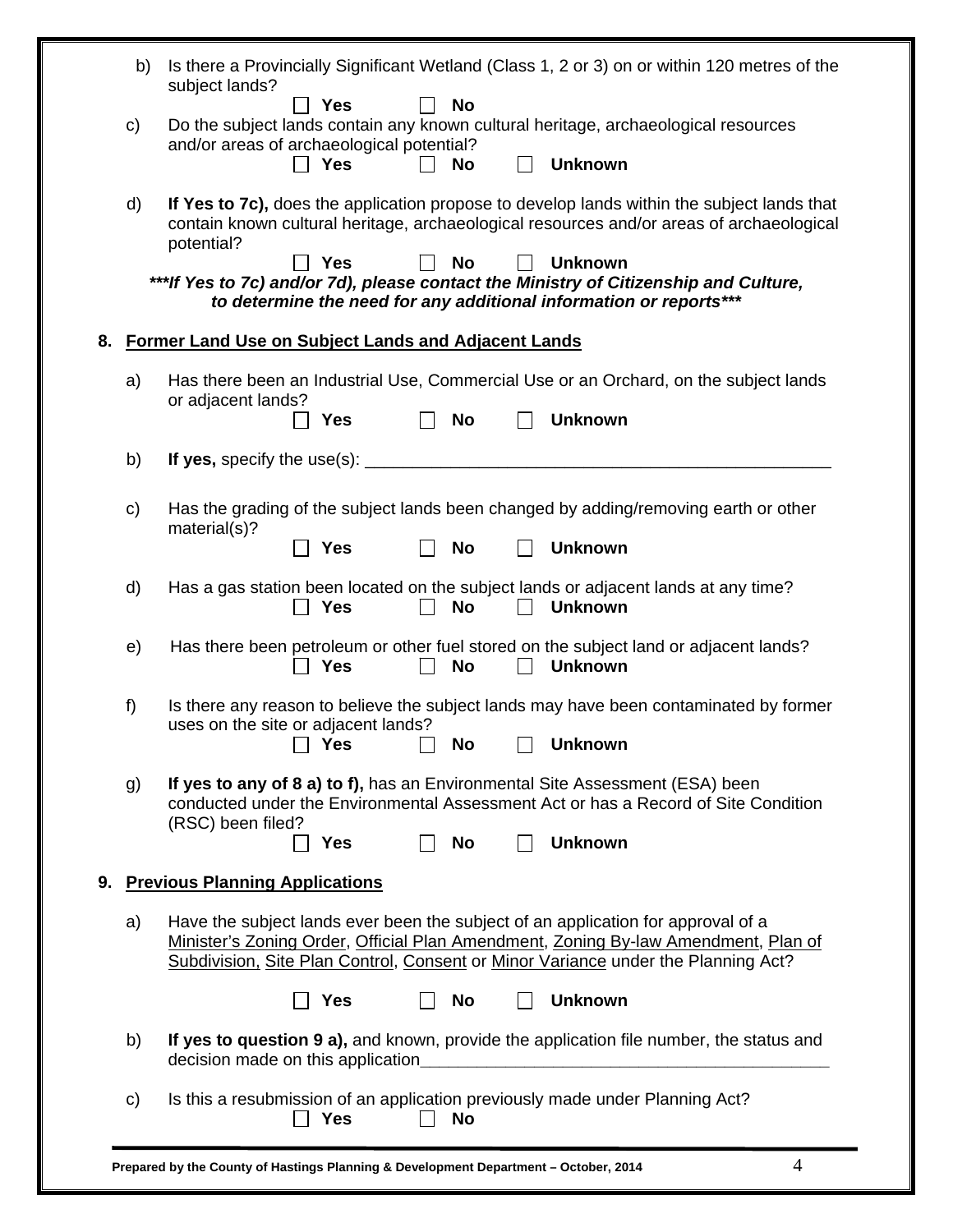| a) | What is the existing Official Plan designation of the subject lands? __________________                                                                                                                                                                                                             |  |  |
|----|-----------------------------------------------------------------------------------------------------------------------------------------------------------------------------------------------------------------------------------------------------------------------------------------------------|--|--|
| b) | What is the existing zoning category on the subject lands? _____________________                                                                                                                                                                                                                    |  |  |
|    | 11. Current Applications                                                                                                                                                                                                                                                                            |  |  |
| a) | Is the owner or agent applying for additional consents on the subject lands concurrently<br>with this application?<br><b>Yes</b><br><b>No</b>                                                                                                                                                       |  |  |
| b) |                                                                                                                                                                                                                                                                                                     |  |  |
| c) | Are the subject lands currently the subject of an application for an Official Plan<br>Amendment, Zoning By-law Amendment, Plan of Subdivision, Site Plan Control or<br>Minor Variance (including applications before the Ontario Municipal Board)?<br>Yes<br><b>No</b><br>$\perp$<br><b>Unknown</b> |  |  |
| d) |                                                                                                                                                                                                                                                                                                     |  |  |
| e) | Is this application consistent with the Provincial Policy Statement?<br><b>Yes</b><br>No                                                                                                                                                                                                            |  |  |
| f) | Is this application consistent with the County of Hastings' Official Plan?<br><b>No</b><br><b>Yes</b>                                                                                                                                                                                               |  |  |
| g) | Are the subject lands subject to any easements/right-of-ways or restrictive covenants?<br><b>Unknown</b><br><b>□ Yes</b><br>No<br>$\mathbf{I}$                                                                                                                                                      |  |  |
| h) | If yes to g), and known, specify the description of the easement(s)/right-of way(s) or<br>restrictive covenant(s) and its effect <b>container and its effect</b>                                                                                                                                    |  |  |
| i) | Have you pre-consulted with the County of Hastings' Planning Department, Local<br>Municipality or any other Agency (i.e. Conservation Authority, Ministry of Natural<br>Resources, Ministry of Northern Development and Mines)?<br><b>Yes</b><br>No                                                 |  |  |
| j) | If yes, please specify which agencies you have consulted with and provide any                                                                                                                                                                                                                       |  |  |
|    | comments that were received.                                                                                                                                                                                                                                                                        |  |  |
|    |                                                                                                                                                                                                                                                                                                     |  |  |
|    |                                                                                                                                                                                                                                                                                                     |  |  |
|    |                                                                                                                                                                                                                                                                                                     |  |  |
|    |                                                                                                                                                                                                                                                                                                     |  |  |
|    |                                                                                                                                                                                                                                                                                                     |  |  |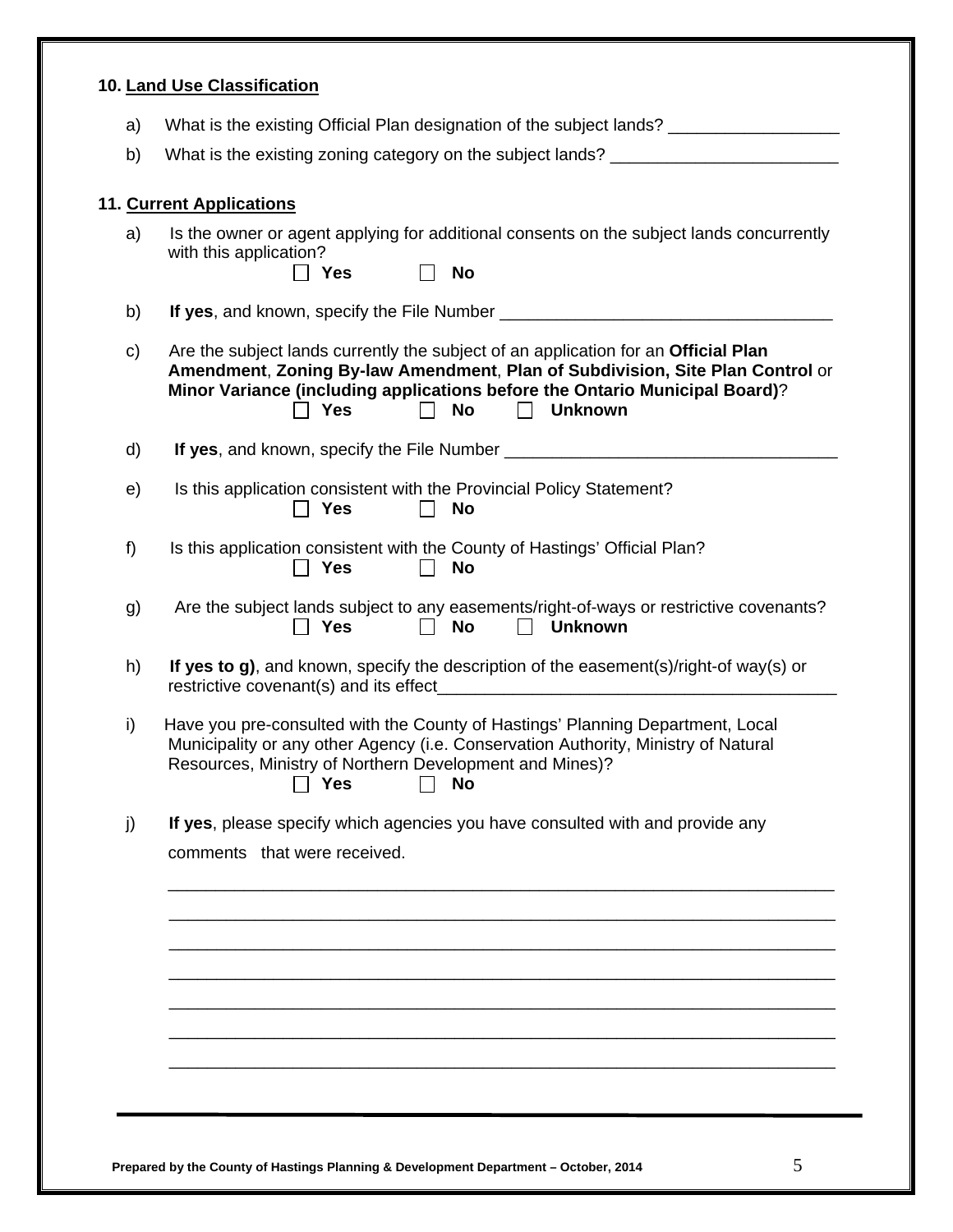#### 12. Other Information/Planning Rationale

Is there any other background information or planning justification that you think may be useful to the Planning Advisory/Land Division Committee (or to any agency) when reviewing and making a decision on the application, please explain below, or on a separate page.

| ADDITIONAL OWNERS & CONTACT INFORMATION (IF APPLICABLE): |
|----------------------------------------------------------|
|                                                          |
|                                                          |
|                                                          |
|                                                          |
|                                                          |
|                                                          |
|                                                          |
|                                                          |
|                                                          |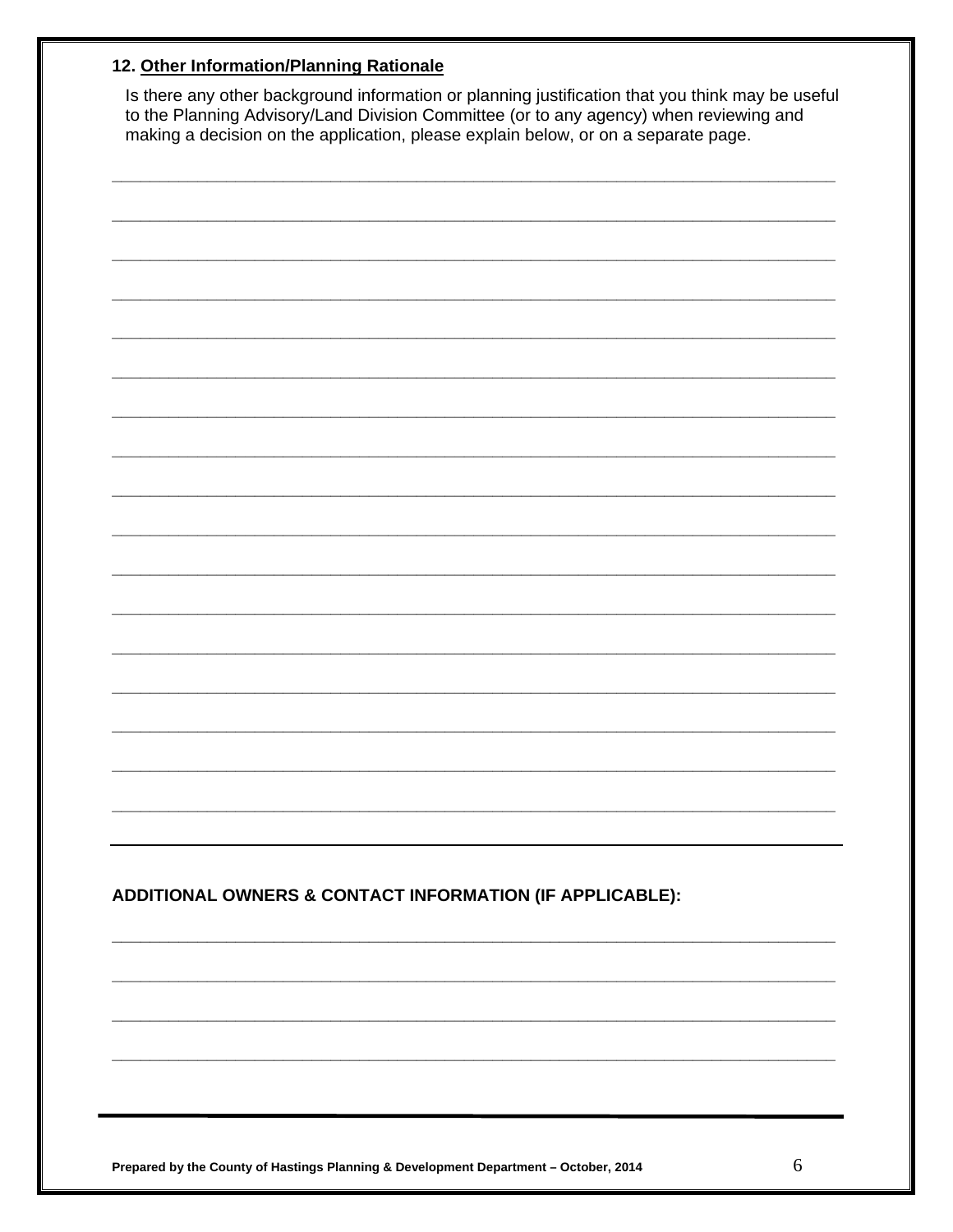#### **13. DECLARATION**

**(**to be completed by the owner or authorized agent before a commissioner of oaths**) \*\*NOTE:** *If more than one owner, then all owners must sign this application form and the affidavit section.*

|                                                                                                    | of the                                                        |
|----------------------------------------------------------------------------------------------------|---------------------------------------------------------------|
|                                                                                                    |                                                               |
|                                                                                                    | solemnly declare that all of the statements contained in this |
| application for consent for (property description) ______________________________                  |                                                               |
| and all of the supporting documents are true, and I, (We), make this solemn declaration            |                                                               |
| conscientiously believing it to be true and complete, and knowing that it is of the same force and |                                                               |
| effect as if made under oath, by virtue of the CANADA EVIDENCE ACT. Furthermore, I (We)            |                                                               |
| agree to allow the Municipality, its employees and agents to enter upon the subject land for the   |                                                               |
| purpose of conducting a site inspection that may be necessary to process this application.         |                                                               |
| <b>DECLARED</b> before me at the                                                                   |                                                               |
| ot                                                                                                 |                                                               |

|                                        | Owner/Applicant |
|----------------------------------------|-----------------|
| of                                     |                 |
| this _______ day of _________<br>2014. | Owner/Applicant |
|                                        | Owner/Applicant |
| <b>Commissioner of Oaths</b>           | Owner/Applicant |
| (Affix Commissioner Stamp below)       |                 |

#### **14. CONSENT OF THE OWNER(S) TO THE USE AND DISCLOSURE OF PERSONAL INFORMATION (**to be completed by the owner**)**

I,  $\frac{1}{2}$  am the owner of the land that is the subject of this application for consent and for the purposes of the **Freedom of Information and Protection of Privacy Act.** I authorize and consent to the use by, or the disclosure to, any person or public body of any personal information that is collected under the authority of the Planning Act for the purposes of processing this application.

### Date **Case Signature of Owner(s)**

\_\_\_\_\_\_\_\_\_\_\_\_\_\_\_\_\_\_\_\_\_\_\_ \_\_\_\_\_\_\_\_\_\_\_\_\_\_\_\_\_\_\_\_\_\_\_\_\_\_\_\_\_\_\_\_\_\_\_\_\_\_\_\_\_\_\_\_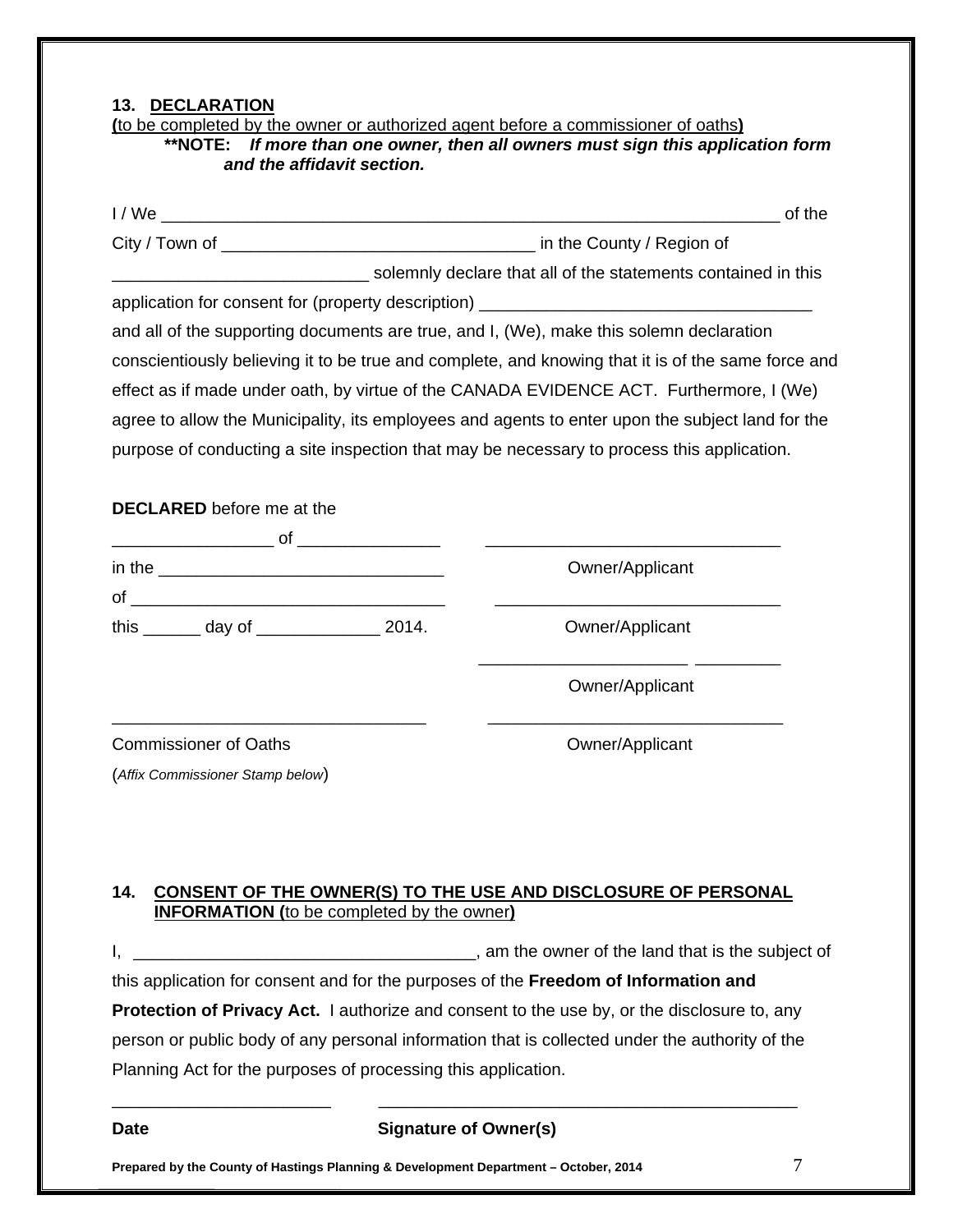#### **15. AUTHORIZATIONS**

If the applicant is not the owner of the land that is the subject of this application, the written authorization of the owner that the applicant is authorized to make the application must be included with this form or the authorization set out below must be completed, or written authorization under separate cover will also be acceptable.

#### **I) Authorization of Owner, for Agent to Make the Application**

|                                              | am the owner of the land that is the subject of |
|----------------------------------------------|-------------------------------------------------|
| this application for consent and I authorize | τo                                              |
| make this application on my behalf.          |                                                 |

# \_\_\_\_\_\_\_\_\_\_\_\_\_\_\_\_\_\_\_\_\_\_\_ \_\_\_\_\_\_\_\_\_\_\_\_\_\_\_\_\_\_\_\_\_\_\_\_\_\_\_\_\_\_\_\_\_\_\_\_\_\_\_\_\_\_\_\_ Date **Date Signature of Owner**

#### **II) Authorization of Owner, for Agent to Provide Personal Information**

| , am the owner of the land that is the subject of                                                 |  |      |
|---------------------------------------------------------------------------------------------------|--|------|
| this application for consent and for the purposes of the Freedom of Information and               |  |      |
| Protection of Privacy Act. I authorize                                                            |  | . as |
| my agent for this application, to provide any of my personal information that will be included in |  |      |
| this application or collected during the processing of the application.                           |  |      |

\_\_\_\_\_\_\_\_\_\_\_\_\_\_\_\_\_\_\_\_\_\_\_ \_\_\_\_\_\_\_\_\_\_\_\_\_\_\_\_\_\_\_\_\_\_\_\_\_\_\_\_\_\_\_\_\_\_\_\_\_\_\_\_\_\_\_\_ Date **Date Signature of Owner**